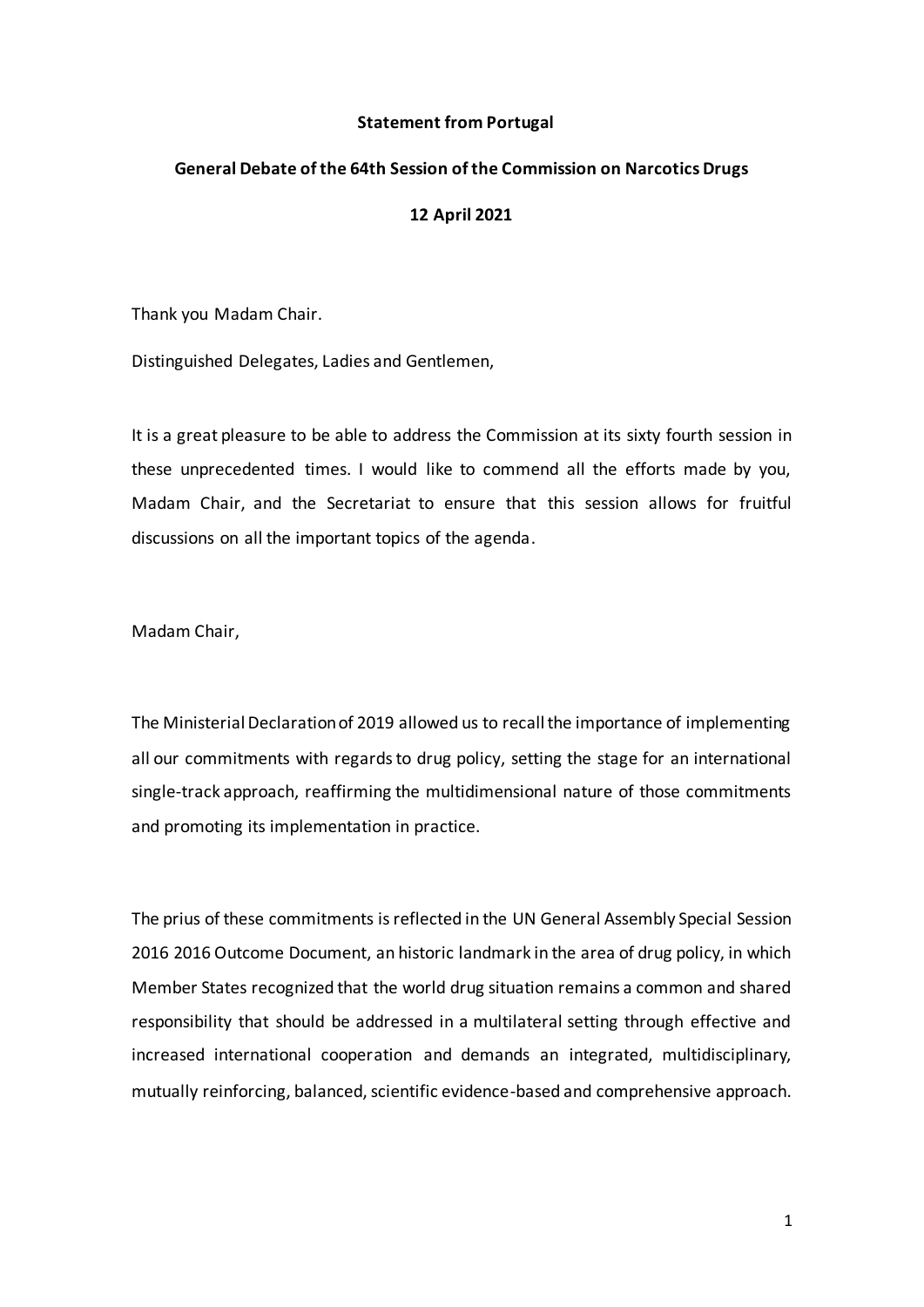In this regard, Portugal fully supports the UN System Common Position on drug policy as well as its Task Team, a key development towards the assurance of UN system-wide coherence and alignment with the overarching Sustainable Development Goals.

The recommendations included in the UN General Assembly Special Session Outcome Document, strengthening action on the public health and human dimension of the world drug situation, are not new to Portugal.

Portugal has been implementing a public health oriented approach with the aim of preventing the spread of HIV among people who use drugs, decreasing the number of drug-related deaths and curbing drug-related crime. It is clear that this model has produced positive effects not only for the people who use drugs, but also for their families, communities and the Portuguese society as a whole.

Portugal has been committed to an approach based on the principles of humanism and pragmatism that has been considered a model of best practices, namely by the International Narcotics Control Board, due to the fact that we recognize drug use as a health issue and drug user as a person who needs to be treated and not punished. In line with this public health approach, Portugal continues to be strongly committed to supply reduction and related measures, including law enforcement, money laundering, assets recovery and judicial cooperation.

Portugal considers that equal efforts should be invested in all areas of drug policy, in respect of the UN Drug Conventions and other relevant instruments, in particular the Universal Declaration of Human Rights, the conformity to which helps to ensure that while pursuing effective drug control policies we also respect the inherent dignity of all human beings.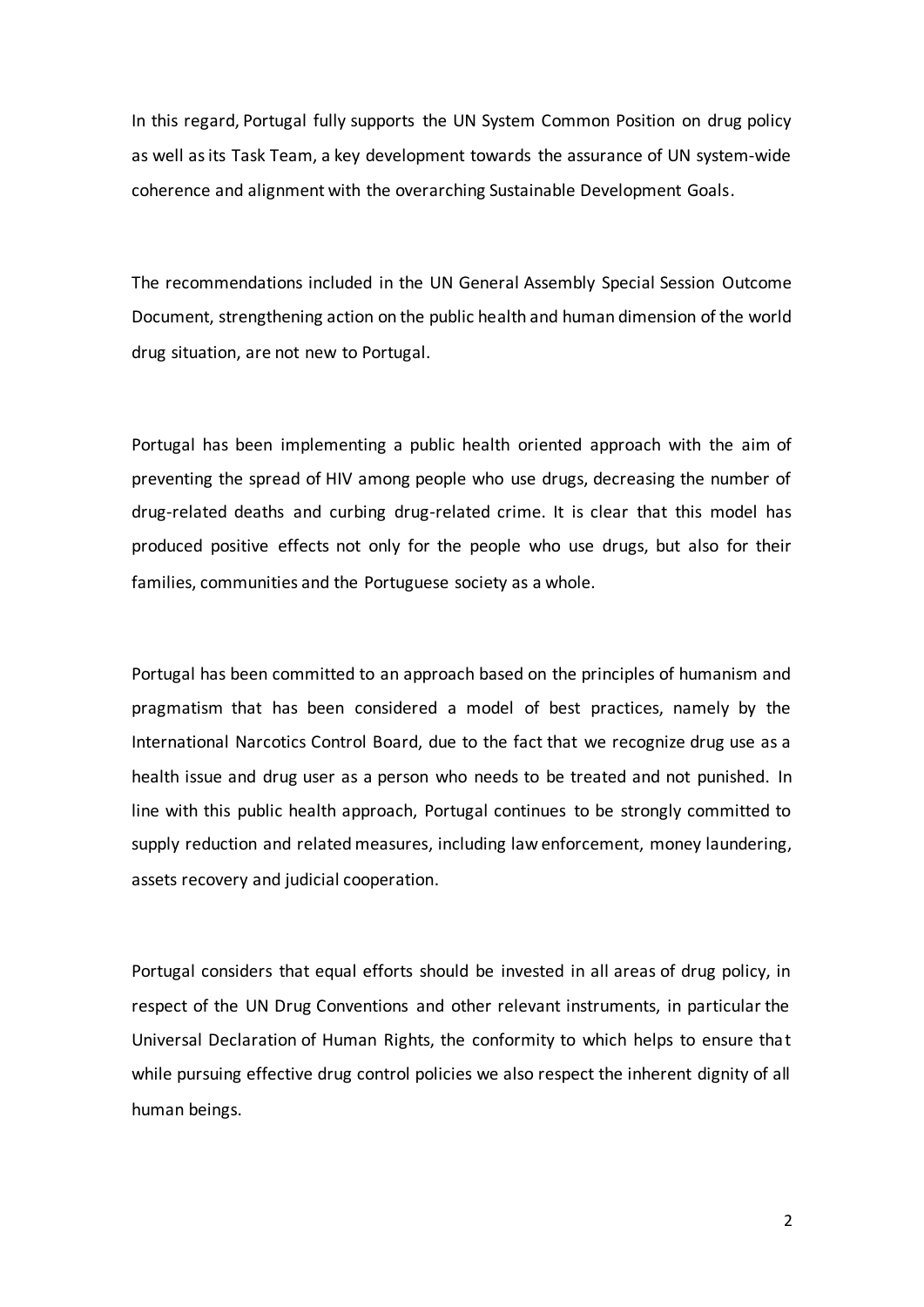At this stage, Portugal would like to underline the value and importance of the International Guidelines on Human Rights Drug policy, which provide a comprehensive set of international legal standards for guiding governments to develop human rights compliant drug policies.

Furthermore, and in line with this model, Portugal strongly condemns the application of capital punishment in cases of crime offenses related to drug use. As a matter of fact, Portugal unrelentingly opposes the death penalty in all circumstances.

Madam Chair,

As a reflection of our commitments to addressing the world drug situation, Portugal and Austria have tabled a draft resolution on behalf of the EU and its Member States, entitled "Promoting quality, affordable, scientific evidence-based and comprehensive drug prevention and treatment services".

This draft resolution highlights several relevanttopics in the area of drug prevention and treatment, including the importance of developing quality and affordable prevention and treatment services, ensuring that such services fully respect all human rights, fundamental freedoms and the rule of law, and promoting international cooperation, exchange of information and best practices and technical assistance. We believe this resolution, when approved, will constitute an important milestone on our path to facing the world drug situation.

To conclude, Portugal would like to take this opportunity to recognize the role played by civil society organizations in the development and implementation of drug policy.